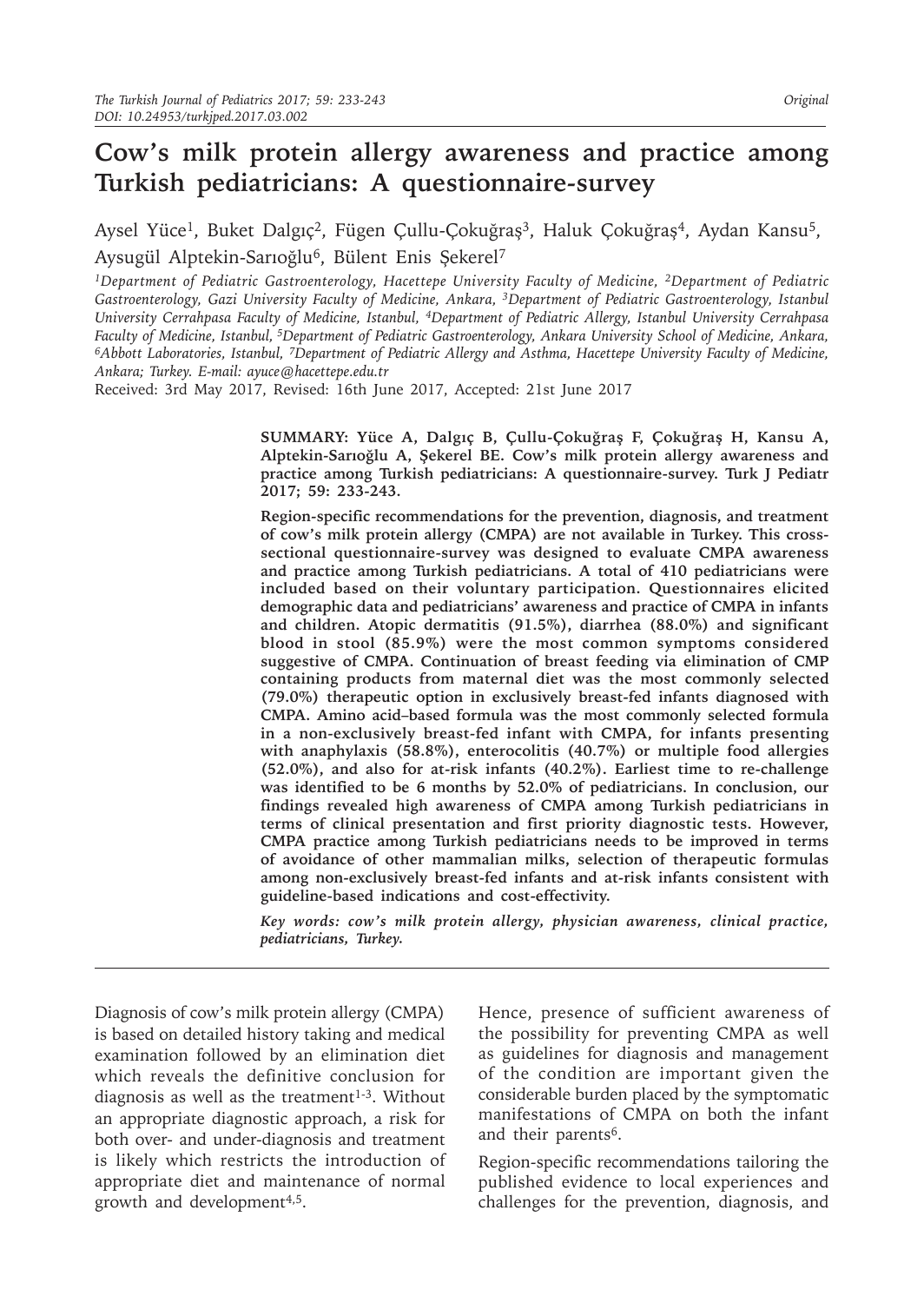treatment of CMPA are not available in Turkey. This cross-sectional questionnaire-based study was therefore designed to evaluate cow's milk protein allergy awareness and practice among pediatricians in Turkey.

# **Material and Methods**

# *Study population*

Among the pediatricians attended to the 58<sup>th</sup> Turkish National Pediatrics Congress (October 22-26, 2014, Antalya, Turkey), Pediatric Gastroenterology Update Meeting (April 10-11, 2015, Adana, Turkey) or 22<sup>nd</sup> National Allergy and Clinical Immunology Congress (November 28-December 2, 2015, Antalya, Turkey), 410 volunteered to participate in this cross-sectional questionnaire-survey based study.

The present study was exempt from the requirement of ethical approval in relation to its questionnaire survey design based on voluntary participation and no patient-specific information was collected.

# *Data collection*

The study questionnaire was applied via faceto-face method. The questionnaire elicited demographic data and pediatricians' awareness and practice of CMPA in infants and children based on items including number of overall and new cases encountered in the clinical practice per the past month, diagnostic symptoms, diagnostic tests, diagnostic elimination and use of therapeutic formulas [extensively hydrolyzed formula (eHF), amino acid–based formula (AAF), partially hydrolyzed formula (pHF)] with respect to clinical presentations and ongoing feeding patterns and optimal timing for re-challenge. Data were also evaluated with respect to sub-specialties of participants.

# *Statistical analysis*

Statistical analysis was made using IBM SPSS Statistics (IBM Corp. Released 2012, IBM SPSS Statistics for Windows, Version 21.0. Armonk, NY: IBM Corp). Descriptive statistics were used throughout data analysis which included categorical variables only. Chi-square test with Bonferroni correction, Fisher's exact test and Fisher-Freeman-Halton test were used for the comparison between specialty groups. Data were expressed as percent  $(\%)$ . p<0.05 was considered statistically significant.

# **Results**

# *Professional characteristics of pediatricians*

Most of pediatricians were general pediatricians (56.3%) and employed at university hospitals (38.3%), while overall 50.1% were in practice for  $\leq 10$  years.

Years in practice and type of hospital seemed to differ with respect to sub-specialty type; with higher percentage of general pediatricians (45.9% for each) as opposed to 21.6% and 9.3% of pediatric gastroenterologists, and 16.0% and 26.0% of pediatric allergists/immunologists being in practice for  $\leq$  5 years and employed at secondary care centers, respectively (Table I).

The majority of pediatricians, regardless of their subspecialty, identified the number of overall (62.4%) and new (81.0%) cases of CMPA encountered in the last month to be less than 4, with more common encounters of  $\geq 5$ cases per month by pediatric gastroenterology and pediatric allergy/immunology specialists (Table I).

# *CMPA awareness among pediatricians*

### *Presenting symptoms suggestive of CMPA*

Overall, atopic dermatitis (91.5%), diarrhea (88.0%), flecks or streaks of blood (87.8%) or significant blood (85.9%) in stool and colic (83.7%) were the most common five symptoms considered to be suggestive of CMPA by pediatricians (Table II).

Significant difference was noted between subspecialty types with respect to consideration of anaphylaxis (p<0.001), angioedema (p<0.001), dysphagia ( $p < .001$ ), vomiting ( $p = 0.025$ ) and reflux  $(p=0.014)$  to be suggestive of CMPA (Table II).

Specifically, angioedema (57.1% vs. 74.2% and 82.0%, p<0.01), dysphagia (43.7% vs. 63.9% and 76.0%, p<0.001) and reflux (70.1% vs. 83.5% and 86.0%, p<0.01) were considered to be less suggestive of CMPA by general pediatricians as compared with pediatric gastroenterologists and pediatric allergists/ immunologists, respectively (Table II).

Anaphylaxis by a higher percentage of pediatric allergists/immunologists than general pediatricians and pediatric gastroenterologists (96.0% vs. 62.3% and 77.3%, p<0.001, respectively), while vomiting by higher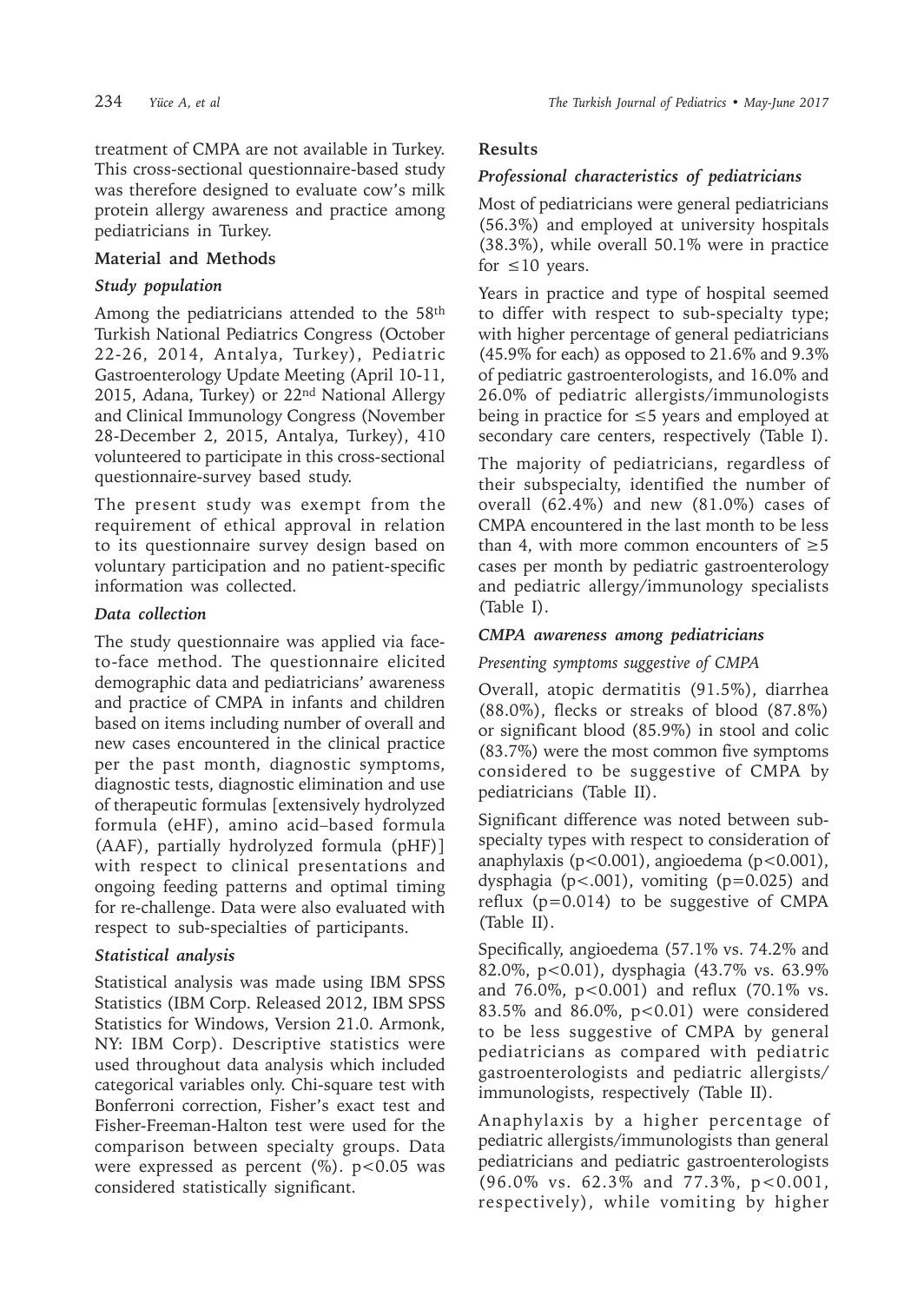|                                              | General<br>pediatrics  | Pediatric<br>gastroenterology | Pediatric<br>allergy/<br>immunology | Other sub-<br>specialty | Total                   |
|----------------------------------------------|------------------------|-------------------------------|-------------------------------------|-------------------------|-------------------------|
|                                              | $n(\%)$                | $n(\%)$                       | $n(\%)$                             | $n(\%)$                 | $n(\%)$                 |
| Total                                        | 231(56.3)              | 97(23.7)                      | 50(12.2)                            | 32(7.8)                 | 410(100.0)              |
| Primary care centers                         |                        |                               |                                     |                         |                         |
| Maternal and child health<br>center          | 3(1.3)                 | 0(0.0)                        | 0(0.0)                              | 1(3.1)                  | 4(1.0)                  |
| Secondary care centers<br>State hospital     | 73 (31.6)              | 4 $(4.1)$                     | 7(14.0)                             | 1(3.1)                  | 85 (20.7)               |
| Private hospital                             | 33 (14.3)              | 5(5.2)                        | 6(12.0)                             | 3(9.4)                  | 47 (11.5)               |
| Tertiary care centers                        |                        |                               |                                     |                         |                         |
| Training and research<br>hospital            | 47 (20.3)              | 18 (18.6)                     | 6(12.0)                             | 7(21.9)                 | 78 (19)                 |
| Private/Foundation<br>University hospital    | 16(6.9)                | 11(11.3)                      | 7(14.0)                             | 1(3.1)                  | 35(8.5)                 |
| University hospital                          | 57 (24.7)              | 58 (59.8)                     | 24 (48.0)                           | 18 (56.3)               | 157 (38.3)              |
| Missing data                                 | 2(0.9)                 | 1(1.0)                        | 0(0.0)                              | 1(3.1)                  | 4(1.0)                  |
| Years in practice                            |                        |                               |                                     |                         |                         |
| $\leq$ 5 years                               | 106 (45.9)             | 21(21.6)                      | 8(16.0)                             | 2(6.3)                  | 137 (33.4)              |
| $6 - 10$ year                                | 28 (12.1)              | 23(23.7)                      | 17 (34.0)                           | 4(12.5)                 | 72 (17.6)               |
| $11 - 20$ year                               | 50 $(21.6)$            | 31 (32.0)                     | 10(20.0)                            | 7(21.9)                 | 98 (23.9)               |
| $21 - 30$ year                               | 30(13.0)               | 18 (18.6)                     | 11(22.0)                            | 10(31.3)                | 69 (16.8)               |
| $\geq$ 31 years                              | 14(6.1)                | 4(4.1)                        | 3(6.0)                              | 8(25.0)                 | 29(7.1)                 |
| Missing data                                 | 3(1.3)                 | 0(0.0)                        | 1(2.0)                              | 1(3.1)                  | 5(1.2)                  |
| Overall number of cases<br>in the last month | $n(\%)$                | $n(\%)$                       | $n(\%)$                             | $n(\%)$                 | $n(\%)$                 |
| ${\leq}4$<br>$5 - 8$                         | 182 (78.8)<br>31(13.4) | 32 (33.0)<br>30 (30.9)        | 14 (28.0)<br>16 (32.0)              | 28 (87.5)<br>3(9.4)     | 256 (62.4)<br>80 (19.5) |
| $9 - 16$                                     | 13(5.6)                | 22(22.7)                      | 8(16.0)                             | 0(0.0)                  | 43 (10.5)               |
| $17 - 32$                                    | 4(1.7)                 | 8(8.2)                        | 6(12.0)                             | 0(0.0)                  | 18 (4.4)                |
| $\geq$ 33                                    | 1(0.4)                 | 4(4.1)                        | 6(12.0)                             | 1(3.1)                  | 12(2.9)                 |
| Missing data                                 | 0(0.0)                 | 1(1.0)                        | 0(0.0)                              | 0(0.0)                  | 1(0.2)                  |
| Number of new cases in<br>the last month     |                        |                               |                                     |                         |                         |
| ${\leq}4$                                    | 210 (90.9)             | 64 (66.0)                     | 27 (54.0)                           | 31 (96.9)               | 332 (81.0)              |
| $5 - 8$                                      | 15(6.5)                | 24 (24.7)                     | 11(22.0)                            | 1(3.1)                  | 51 (12.4)               |
| $9 - 16$                                     | 2(0.9)                 | 7(7.2)                        | 5(10.0)                             | 0(0.0)                  | 14 (3.4)                |
| $17 - 32$                                    | 2(0.9)                 | 1(1.0)                        | 5(10.0)                             | 0(0.0)                  | 8(2)                    |
| Missing data                                 | 0(0.0)                 | 1(1)                          | 0(0.0)                              | 0(0.0)                  | 1(0.2)                  |

**Table I.** Professional Characteristics of Pediatricians.

percentage of pediatric gastroenterologists than general pediatricians and pediatric allergists/ immunologists (86.6% vs. 77.1% and 82.0%, p<0.05, respectively) were considered to be suggestive of CMPA (Table II).

*with flecks or streaks of blood in stool*

Amongst diagnostic tests, colonoscopy (81.0%) was considered the most common "not the first priority" test, followed by detection of amoebic antigens in stool (15.4%) and stool culture (11.2%) in evaluation of a well-

*Diagnostic tests in a well-developed infant presenting*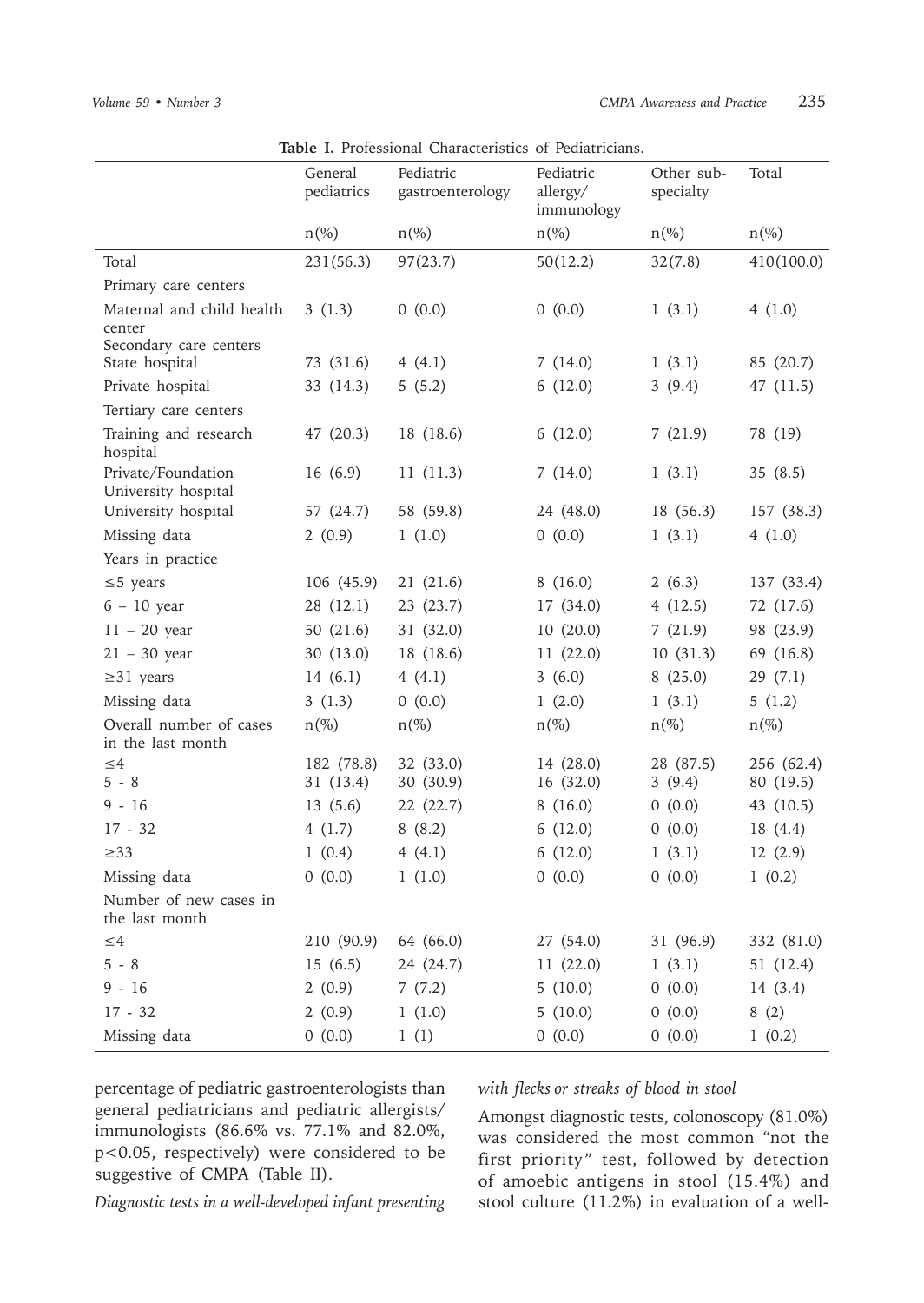| Table II. Symptoms                                                                                                                 |                 |                                    | at Admission Found Suggestive of Cow's Milk Protein Allergy by Pediatricians |               |               |         |
|------------------------------------------------------------------------------------------------------------------------------------|-----------------|------------------------------------|------------------------------------------------------------------------------|---------------|---------------|---------|
|                                                                                                                                    | General         | Pediatric                          | Pediatric                                                                    | Other         | Total         | p value |
|                                                                                                                                    | pediatrics      | gastroenterology                   | allergy /immunology                                                          | sub-specialty |               |         |
|                                                                                                                                    | $n (\%)$        | $n (\%)$                           | $n (\%)$                                                                     | $n({\%})$     | $n(\%)$       |         |
| Anaphylaxis                                                                                                                        | 44 (62.3)**     | 75 (77.3)                          | 48 (96.0)***                                                                 | 18(56.3)      | 285 (69.5)    | < 0.001 |
| Angioedema                                                                                                                         | $32(57.1)$ **   | $72 (74.2)^*$                      | 41 $(82.0)$ <sup>**</sup>                                                    | 15 (46.9)     | 260 (63.4)    | 0.001   |
| Atopic dermatitis                                                                                                                  | 208 (90.0)      | 92 (94.8)                          | 49 (98.0)                                                                    | 26 (81.3)     | 375 (91.5)    | 0.030a  |
| Nasal discharge                                                                                                                    | 97 (42.0)       | 40 (41.2)                          | 31 (62.0)                                                                    | 13 (40.6)     | 181 (44.1)    | 0.060   |
| Growth and developmental retardation                                                                                               | 80 (77.9)       | 72(74.2)                           | 38 (76.0)                                                                    | 25 (78.1)     | 315 (76.8)    | 0.902   |
| Flecks or streaks of blood in stool                                                                                                | .02(87.4)       | 87 (89.7)                          | 47 (94.0)                                                                    | 24 (75.0)     | 360 (87.8)    | 0.093   |
| Dysphagia                                                                                                                          | 01 $(43.7)$ *** | 62(63.9)                           | 38 (76.0) ***                                                                | (40.6)<br>13  | 214 (52.2)    | < 0.001 |
| Eczema                                                                                                                             | 76 (76.2)       | 81 (83.5)                          | 42 (84.0)                                                                    | 25 (78.1)     | 324 (79)      | 0.383   |
| Wheezing                                                                                                                           | .55(67.1)       | 66 (68.0)                          | 36 (72.0)                                                                    | 20(62.5)      | 277 (67.6)    | 0.836   |
| Diarrhea                                                                                                                           | 98 (85.7)       | 90 (92.8)                          | 45 (90.0)                                                                    | (87.5)<br>28  | (88.0)<br>361 | 0.333   |
| Constipation                                                                                                                       | 66 (71.9)       | 78 (80.4)                          | 38 (76.0)                                                                    | (75)<br>24    | 306 (74.6)    | 0.440   |
| Significant blood in stool                                                                                                         | 98 (85.7)       | 88 (90.7)                          | 44 (88.0)                                                                    | (68.8)<br>22  | 352 (85.9)    | 0.034   |
| Colic                                                                                                                              | 95 (84.4)       | 85 (87.6)                          | 37 (74.0)                                                                    | (81.3)<br>26  | (83.7)<br>343 | 0.190   |
| Vomiting                                                                                                                           | 78(77.1)        | 84 (86.6)                          | 41 (82.0)                                                                    | 20(62.5)      | (78.8)<br>323 | 0.025   |
| Coughing                                                                                                                           | .26(54.5)       | 58 (59.8)                          | 33 (66.0)                                                                    | (40.6)<br>13  | 230 (56.1)    | 0.118   |
| Perianal redness                                                                                                                   | 64 (71.0)       | 78 (80.4)                          | 36 (72.0)                                                                    | 21 (65.6)     | (72.9)<br>299 | 0.253   |
| Reflux                                                                                                                             | 62(70.1)        | $81 (83.5)^*$                      | 43 (86.0)                                                                    | 22(68.8)      | (75.1)<br>308 | 0.014   |
| Urticaria                                                                                                                          | 78(77.1)        | (72.2)<br>$\overline{\mathcal{L}}$ | 41 (82.0)                                                                    | (65.6)<br>21  | (75.6)<br>310 | 0.293   |
| p<0.05, "p<0.01 and ""p<0.001; compared to other 3 groups; Chi-square test with Bonferroni correction, aFisher-Freeman-Halton test |                 |                                    |                                                                              |               |               |         |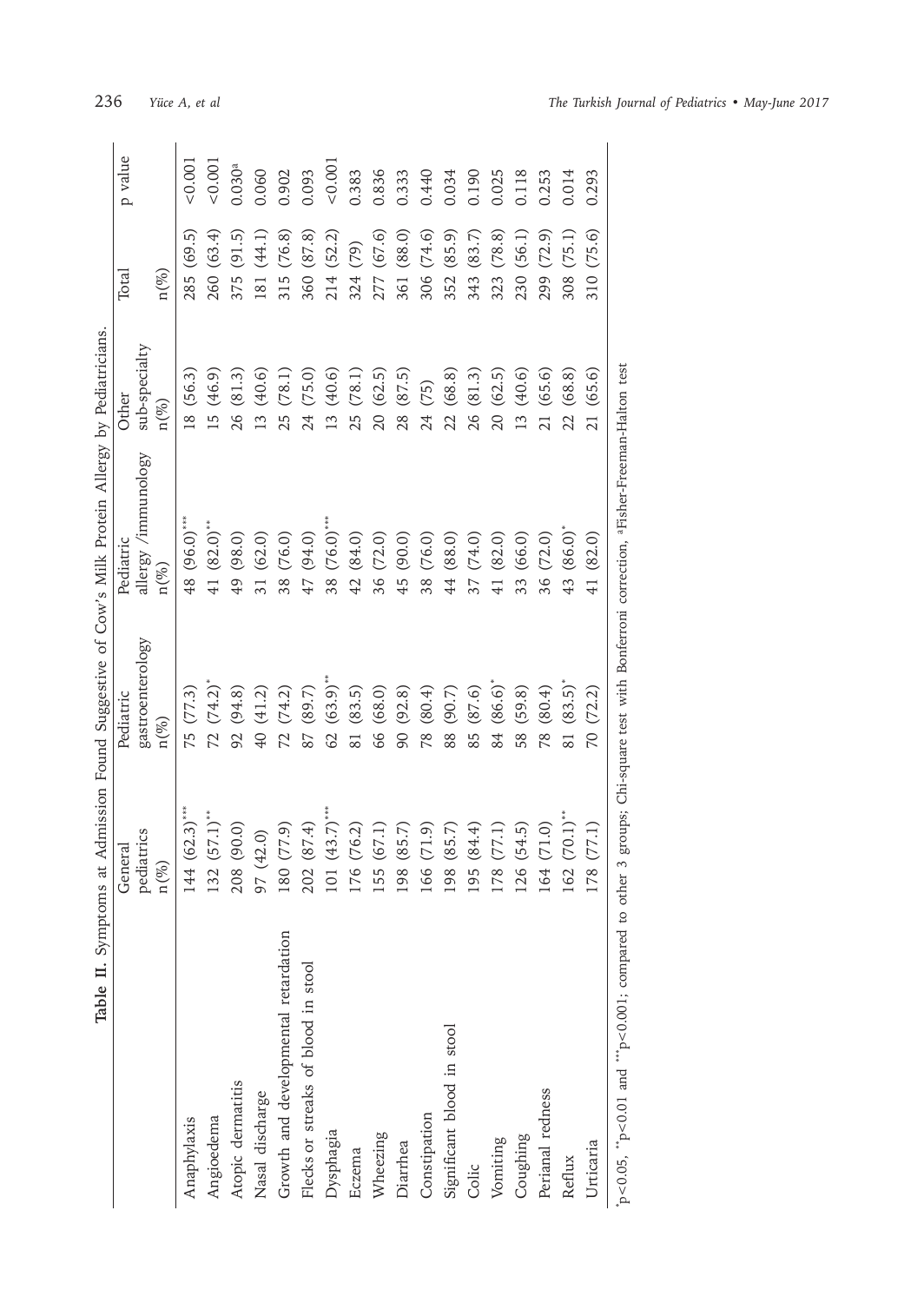| Table III. Diagnostic Tests Considered NOT the First Priority in A Well-Developed Infant Presenting with Flecks or Streaks of Blood in Stool.  |                       |                               |                                |                         |            |                      |
|------------------------------------------------------------------------------------------------------------------------------------------------|-----------------------|-------------------------------|--------------------------------|-------------------------|------------|----------------------|
|                                                                                                                                                | pediatrics<br>General | gastroenterology<br>Pediatric | Pediatric allergy<br>mmunology | Other sub-<br>specialty | Total      | p value <sup>a</sup> |
|                                                                                                                                                | $n (\%)$              | $n (\%)$                      | $n (\%)$                       | $n(\%)$                 | $n (\%)$   |                      |
| Colonoscopy                                                                                                                                    | 195(84.4)             | 78 (80.4)                     | 34 (68.0)*                     | 25 (78.1)               | 332 (81.0) | 0.059                |
| Detection of amoebic antigens in stool                                                                                                         | 27(11.7)              | 24 (24.7)**                   | 8 (16.0)                       | 4(12.5)                 | 63 (15.4)  | 0.033                |
| Stool culture                                                                                                                                  | 23 (10.0)             | .5(15.5)                      | (16.0)                         | (0.0)                   | 46 (11.2)  | 0.039                |
| Fecal smear                                                                                                                                    | 18 (7.8)              | 10(10.3)                      | 8 (16.0)                       | 4(12.5)                 | 40 (9.8)   | 0.278                |
| Complete blood count                                                                                                                           | 29 (12.6)             | 10(10.3)                      | $15(30.0)$ ***                 | (3.1)                   | 55 (13.4)  | 0.003                |
| p<0.05, "p<0.01 and ""p<0.001; compared to other 3 groups; Chi-square test with Bonferroni correction, <sup>a</sup> Fisher-Freeman-Halton test |                       |                               |                                |                         |            |                      |

*Volume 59 • Number*

developed infant presenting with flecks or streaks of blood in stool. Detection of amoebic antigens in stool was considered "not the first priority" test by higher percentage of pediatric gastroenterologists than general pediatricians and pediatric allergists/immunologists (24.7% vs. 11.7% and 16.0%, p<0.01, respectively), while complete blood count (CBC) was considered "not the first priority" test by higher percentage of pediatric allergists/ immunologists than general pediatricians and pediatric gastroenterologists (30.0% vs. 12.6% and  $10.3\%$ ,  $p<0.001$ , respectively) (Table III).

Colonoscopy was considered the non-priority test by lesser percentage of pediatric allergists/ immunologists than general pediatricians and pediatric gastroenterologists (68.0% vs. 84.4% and 80.4%,  $p < 0.05$ , respectively) (Table III).

#### *CMPA practice among pediatricians*

Majority of pediatricians (95.4%) considered CMPA to be able to develop in an exclusively breast-fed infant (Table IV).

#### *First-line treatment in an exclusively breast-fed infant diagnosed with CMPA*

Overall, continuation of breast feeding via elimination of CMP containing products from maternal diet was the most commonly selected (79.0%) therapeutic option in exclusively breastfed infants diagnosed with CMPA, followed by AAF (18.3%). Continuation of breast-feeding and maternal diet CMP elimination (62.0%) was a less common option with higher rates for AAF preference (34.0%) for exclusively breast-fed infants among pediatric allergists/ immunologists than other subspecialists (Table IV).

#### *First-line formula in a non-exclusively breast-fed infant with CMPA*

Overall, AAF was the most commonly selected formula (48.8%), followed by eHF (23.2%) by pediatricians in a non-exclusively breast-fed infant with CMPA, while pediatric gastroenterologist identified use of eHF (32.0%) more commonly than other subspecialists (Table IV).

*Formula recommendation for infants presenting with anaphylaxis, enterocolitis or multiple food allergies*

Overall, AAF (58.8%, 40.7% and 52.0%) was the most commonly selected formula by pediatricians regardless of the subspecialty,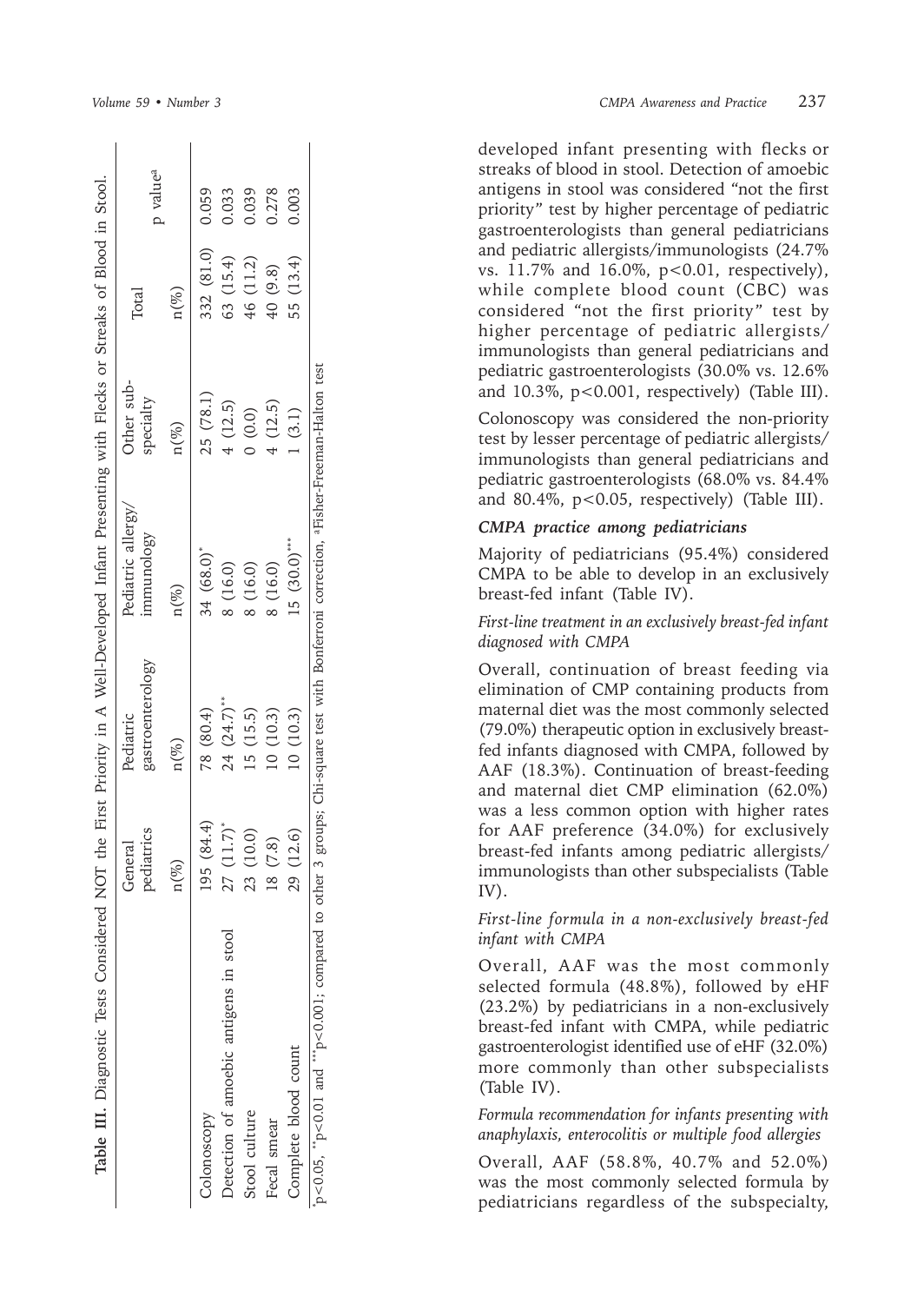|  |  |  |  |  |  |  |  | Table IV. Cow's Milk Protein Allergy (CMPA) Practice among Pediatricians.* |
|--|--|--|--|--|--|--|--|----------------------------------------------------------------------------|
|--|--|--|--|--|--|--|--|----------------------------------------------------------------------------|

|                                                                                                                                   | $\frac{1}{2}$<br>General<br>pediatrics | Pediatric<br>gastroenterology | Pediatric allergy<br>/immunology | Other sub-<br>specialty | Total      |
|-----------------------------------------------------------------------------------------------------------------------------------|----------------------------------------|-------------------------------|----------------------------------|-------------------------|------------|
| CMPA may develop in an                                                                                                            |                                        |                               |                                  |                         |            |
| exclusively breast-fed infant<br>Yes                                                                                              | 220 (95.2)                             | 93 (95.9)                     | 49 (98.0)                        | 29 (90.6)               |            |
|                                                                                                                                   |                                        |                               |                                  |                         | 391 (95.4) |
| First-line nutritional recommendation in an exclusively breast-fed infant diagnosed with CMPA<br>Introduction of amino acid based |                                        |                               |                                  |                         |            |
| formula                                                                                                                           | 37 (16.0)                              | 11(11.3)                      | 17(34.0)                         | 10(31.3)                | 75 (18.3)  |
| Discontinuation of breast feeding<br>Continuation of breast feeding via                                                           | 1(0.4)                                 | 1(1.0)                        | 1(2.0)                           | 0(0.0)                  | 3(0.7)     |
| maternal diet elimination                                                                                                         | 191 (82.7)                             | 83 (85.6)                     | 31 (62.0)                        | 19(59.4)                | 324 (79.0) |
| Introduction of goat milk                                                                                                         | 1(0.4)                                 | 0(0.0)                        | 0(0.0)                           | 1(3.1)                  | 2(0.5)     |
| Introduction of lactose-free cow<br>milk                                                                                          | 0(0.0)                                 | 0(0.0)                        | 0(0.0)                           | 1(3.1)                  | 1(0.2)     |
| Missing data                                                                                                                      | 1(0.4)                                 | 2(2.1)                        | 1(2.0)                           | 1(3.1)                  | 5(1.2)     |
| First-line formula in a non-exclusively breast-fed infant diagnosed with CMPA                                                     |                                        |                               |                                  |                         |            |
| Amino acid based formula                                                                                                          | 108 (46.8)                             | 47 (48.5)                     | 30(60.0)                         | 15(46.9)                | 200 (48.8) |
| Extensively hydrolyzed formula                                                                                                    | 48 (20.8)                              | 31 (32.0)                     | 13(26.0)                         | 3(9.4)                  | 95 (23.2)  |
| Partially hydrolyzed formula                                                                                                      | 50 (21.6)                              | 15(15.5)                      | 4(8.0)                           | 9(28.1)                 | 78 (19.0)  |
| Lactose-free formula                                                                                                              | 16(6.9)                                | 2(2.1)                        | 1(2.0)                           | 1(3.1)                  | 20(4.9)    |
| Age-appropriate standard formula                                                                                                  | 5(2.2)                                 | 0(0.0)                        | 1(2.0)                           | 2(6.3)                  | 8(2)       |
| Missing data                                                                                                                      | 4(1.7)                                 | 2(2.1)                        | 1(2.0)                           | 2(6.3)                  | 9(2.2)     |
| Formula recommendation for infants presenting with anaphylaxis                                                                    |                                        |                               |                                  |                         |            |
| Amino acid based formula                                                                                                          | 126 (54.5)                             | 64 (66.0)                     | 34 (68.0)                        | 17(53.1)                | 241 (58.8) |
| Extensively hydrolyzed formula 64 (27.7)                                                                                          |                                        | 19(19.6)                      | 6(12.0)                          | 8(25)                   | 97 (23.7)  |
| Partially hydrolyzed formula                                                                                                      | 25 (10.8)                              | 6(6.2)                        | 6(12.0)                          | 4(12.5)                 | 41 (10)    |
| Age-appropriate standard formula                                                                                                  | 12(5.2)                                | 3(3.1)                        | 3(6.0)                           | 2(6.3)                  | 20 (4.9)   |
| Missing data                                                                                                                      | 4(1.7)                                 | 5(5.2)                        | 1(2.0)                           | 1(3.1)                  | 11(2.7)    |
| Formula recommendation for infants with multiple food allergies                                                                   |                                        |                               |                                  |                         |            |
| Amino acid based formula                                                                                                          | 110 (47.6)                             | 58 (59.8)                     | 30(60.0)                         | 15(46.9)                | 213 (52.0) |
| Extensively hydrolyzed formula                                                                                                    | 71 (30.7)                              | 28 (28.9)                     | 8(16.0)                          | 14 (43.8)               | 121 (29.5) |
| Partially hydrolyzed formula                                                                                                      | 32(13.9)                               | 7(7.2)                        | 11(22.0)                         | 1(3.1)                  | 51(12.4)   |
| Age-appropriate standard formula                                                                                                  | 12(5.2)                                | 1(1.0)                        | 0(0.0)                           | 1(3.1)                  | 14(3.4)    |
| Missing data                                                                                                                      | 6(2.6)                                 | 3(3.1)                        | 1(2.0)                           | 1(3.1)                  | 11(2.7)    |
| Formula recommendation in infants with enterocolitis as the sole presenting symptom                                               |                                        |                               |                                  |                         |            |
| Amino acid based formula                                                                                                          | 77 (33.3)                              | 44 (45.4)                     | 31(62.0)                         | 15 (46.9)               | 167 (40.7) |
| Extensively hydrolyzed formula                                                                                                    | 33 (14.3)                              | 26(26.8)                      | 11(22.0)                         | 3(9.4)                  | 73 (17.8)  |
| Partially hydrolyzed formula                                                                                                      | 86 (37.2)                              | 17(17.5)                      | 6(12.0)                          | 11(34.4)                | 120(29.3)  |
| Age-appropriate standard formula                                                                                                  |                                        | 29 (12.6) 6 (6.2)             | 1(2.0)                           | 2(6.3)                  | 38 (9.3)   |
| Missing data                                                                                                                      | 6(2.6)                                 | 4(4.1)                        | 1(2.0)                           | 1(3.1)                  | 12(2.9)    |
| Formula recommendation for infants with family history of severe allergy and no chance of exclusive breast<br>feeding             |                                        |                               |                                  |                         |            |
| Amino acid based formula                                                                                                          | 92 (39.8)                              | 34 (35.1)                     | 24 (48.0)                        | 15 (46.9)               | 165 (40.2) |
| Extensively hydrolyzed formula                                                                                                    | 49 (21.2)                              | 16 (16.5)                     | 9(18.0)                          | 6(18.8)                 | 80 (19.5)  |
| Partially hydrolyzed formula                                                                                                      | 45 (19.5)                              | 25(25.8)                      | 9(18.0)                          | 6(18.8)                 | 85 (20.7)  |
| Age-appropriate standard formula                                                                                                  | 39 (16.9)                              | 17(17.5)                      | 6(12.0)                          | 3(9.4)                  | 65 (15.9)  |
| Missing data                                                                                                                      | 6(2.6)                                 | 5(5.2)                        | 2(4.0)                           | 2(6.3)                  | 15(3.7)    |
| Earliest time to re-consider open challenge in an infant diagnosed with CMPA at 2 months of age                                   |                                        |                               |                                  |                         |            |
| 3 months after the onset of diet                                                                                                  | 32 (13.9)                              | 7(7.2)                        | 9(18.0)                          | 5(15.6)                 | 53 (12.9)  |
| 6 months after the onset of diet                                                                                                  | 125(54.1)                              | 42 (43.3)                     | 27 (54.0)                        | 19 (59.4)               | 213 (52.0) |
| 9 months after the onset of diet                                                                                                  | 22(9.5)                                | 20(20.6)                      | 7(14.0)                          | 3(9.4)                  | 52 (12.7)  |
| 12 months after the onset of diet                                                                                                 | 41 (17.7)                              | 17(17.5)                      | 6(12.0)                          | 2(6.3)                  | 66 (16.1)  |
| 24 months after the onset of diet                                                                                                 | 9(3.9)                                 | 7(7.2)                        | 1(2.0)                           | 2(6.3)                  | 19 (4.6)   |
| Missing data                                                                                                                      | 2(0.9)                                 | 4(4.1)                        | 0(0.0)                           | 1(3.1)                  | 7(1.7)     |

\*: Data is presented as n  $(\%)$ .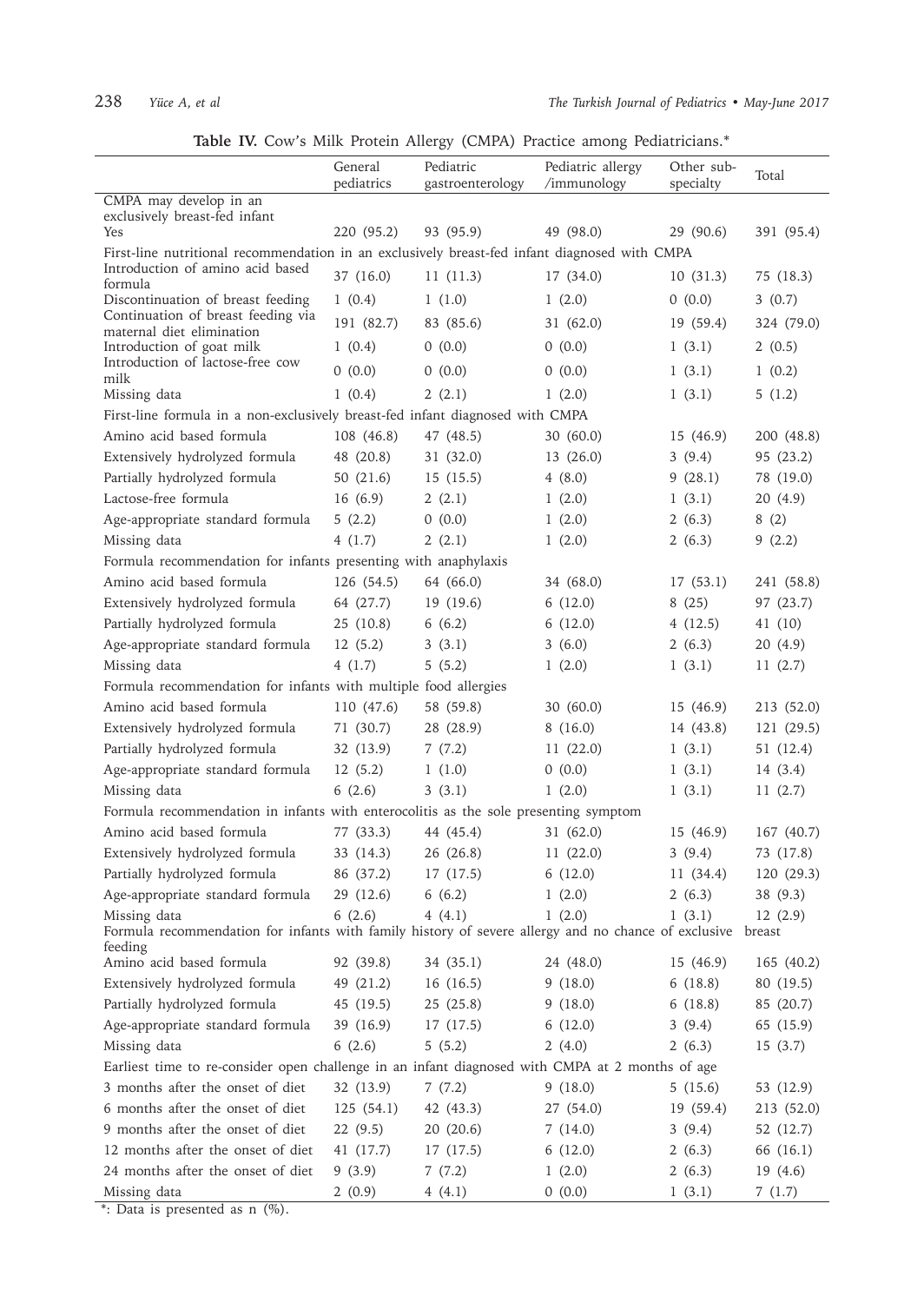|                                   | ediatrics<br>Feneral | gastroenterology<br>Pediatric | Pediatric allergy<br>mmunology | Other sub-<br>specialty | Total      | p value            |
|-----------------------------------|----------------------|-------------------------------|--------------------------------|-------------------------|------------|--------------------|
| Donkey milk                       | 54 $(23.4)^*$        | $8(8.2)$ <sup>**</sup>        | 11 (22.0)                      | 5(15.6)                 | 78 (19.0)  | 0.014              |
| Goat milk                         | 11(17.7)             | $7(7.2)$ **                   | 7(14.0)                        | 9(28.1)                 | 64 (15.6)  | 0.019              |
| Sheep milk                        | (3.5)                | 2(2.1)                        | (2.0)                          | (0.0)                   | (1 (2.7))  | 0.883ª             |
| Lactose-free cow milk             | 21(9.1)              | 5(5.2)                        | 3(6.0)                         | 3(9.4)                  | 32(7.8)    | 0.612 <sup>a</sup> |
| Any of the other mammalian milks  | 99 (42.9)            | 19 (19.6)                     | 17(34.0)                       | 15(46.9)                | 150 (36.6) | &0.001             |
| None of the other mammalian milks | $(32 (57.1)^{**}$    | 78 (80.4)***                  | 33 (66.0)                      | 17(53.1)                | 260 (63.4) |                    |

for infants presenting with anaphylaxis, enterocolitis or multiple food allergies, respectively. Albeit considered as the treatment of choice by all pediatricians, AAF was more commonly selected in case of enterocolitis by pediatric allergists/immunologists (62.0%) than general pediatricians (33.3%) and pediatric gastroenterologists (45.4%) (Table IV).

#### *Formula recommendation for at-risk infants with no chance of exclusive breast feeding*

Overall, in at-risk infants with no chance of exclusive breastfeeding, AAF was the most commonly (40.2%) selected formula, as followed equally by eHF (19.5%) and pHF (20.7%). Pediatric gastroenterologists (25.8%) preferred pHF among at-risk infants more commonly than general pediatricians (19.5%) and pediatric allergists/immunologists (18.0%) (Table IV).

#### *Earliest time to re-challenge*

Overall, earliest time to re-challenge with cow's milk after maintaining a therapeutic diet was identified to be 6 months by 52.0% of pediatricians with consideration of longer than 9-month intervals more commonly by pediatric gastroenterologists (45.3%) than general pediatricians (31.1%) and pediatric allergists/immunologists (28.0%) (Table IV).

*Recommendation of other mammalian milks for infants with CMPA*

Overall, 36.6% of pediatricians considered any other types of mammalian milks to be appropriate for infants with CMPA with donkey milk (19.0%) and goat milk (15.6%) as the most commonly selected types (Table V).

Overall 63.4% of participants, with significantly higher percentage of pediatric gastroenterologists (80.4%) than general pediatricians (57.1%) and pediatric allergists/immunologists (66.0%), considered none of other types of mammalian to be appropriate in infants with CMPA  $(p<0.001)$ (Table V).

## **Discussion**

Overall, the majority of pediatricians considered atopic dermatitis, diarrhea, blood in stool and colic to be suggestive of CMPA; considered colonoscopy not to be the first-priority test in evaluation of a well-developed infant presenting with flecks or streaks of blood in stool; and considered CMPA to be able to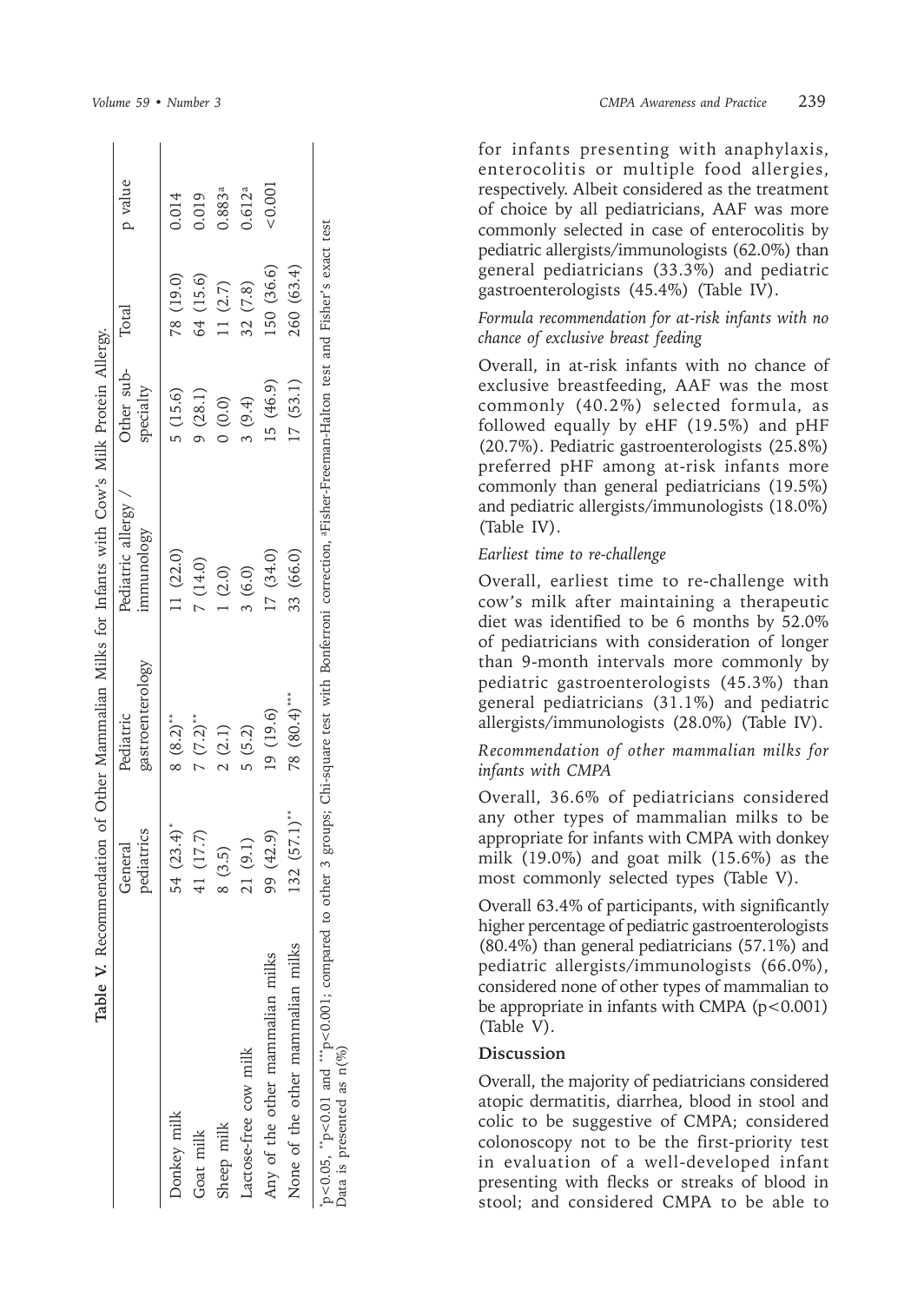develop in an exclusively breast-fed infant and continuation of breast feeding via elimination of CMP containing products from maternal diet to be the treatment of choice in this group. AAF was the most commonly selected formula by pediatricians in a non-exclusively breast-fed infant with CMPA (48.8%), for infants presenting with anaphylaxis (58.8%), enterocolitis (40.7%) or multiple food allergies (52.0%) and in at-risk infants with no chance of exclusive breastfeeding (40.2%). Earliest time to re-challenge was considered to be 6 months by 52.0% of pediatricians, while use of any of the other mammalian milks was considered appropriate in infants with CMPA by 36.6%. Significant difference was noted between pediatric sub-specialties with respect to recognition of symptoms, selection of first-line treatment among infants with or without exclusive breast-feeding, formula recommendation for at-risk infants with no chance of exclusive breast feeding, earliest time to re-challenge and appropriateness of using other types of mammalian milk in CMPA.

Symptoms and signs related to CMPA has been suggested to involve many different organ systems, mostly the skin, the gastrointestinal system and the respiratory tract<sup>4</sup>, including oral and perioral swelling, dysphagia, food impaction, vomiting, regurgitation, dyspepsia, early satiety, anorexia, food refusal, diarrhea, rectal bleeding, failure to thrive, abdominal pain, severe colic, and persistent constipation often with perianal abnormalities.4 CMPA related symptoms are considered to be rather variable and nonspecific in most cases and none of the manifesting symptoms is pathognomonic<sup>4,7</sup>. Besides, there is a large overlap with appearance of the same symptoms in CMP IgE-positive and IgEnegative patients, particularly in children with gastrointestinal manifestations<sup>4,8</sup>. Accordingly, majority of our pediatricians considered atopic dermatitis, diarrhea, blood in stool and colic to be suggestive of CMPA.

Overall, colonoscopy was the most common diagnostic test considered by pediatricians (85.5%) to be not the first priority in evaluation of a well-developed infant presenting with flecks or streaks of blood in stool. This seems consistent with consideration of upper and/ or lower endoscopies with multiple biopsies to be appropriate in patients with otherwise

unexplained significant and persistent gastrointestinal symptoms, failure to thrive, or iron deficiency anemia, and the fact that macroscopic lesions and histological findings are neither sensitive nor specific for CMPA9.

Majority of pediatricians in this study considered CMPA to be able to develop in an exclusively breast-fed infant and indicated continuation of breast feeding via elimination of CMP containing products from maternal diet as the treatment of choice for diagnostic elimination in this group. This seems consistent with the diagnostic elimination recommended in exclusively breast-fed infants that is elimination of the cow's milk-containing products from the maternal diet4,10,11.

Although practice patterns identified in this study indicated management of exclusively breast-fed infants with CMPA to be in accordance with European Society of Pediatric Gastroenterology Hepatology and Nutrition (ESPGHAN) guidelines<sup>4</sup>, inappropriate practice patterns were noted in the first-line treatment among infants not exclusively breast-fed. AAF was found to be the most commonly selected formula by pediatricians in a non-exclusively breast-fed infant with CMPA (48.8%), while eHF was selected in this group of infants only by 23.2% of pediatricians. Although this seems in accordance with the statement that cow's milk-based formula and any complementary food containing CMP should be avoided for infants that are not exclusively breastfed $4,12$ , the first line treatment is expected to be eHF in this group<sup> $4,6,13,14$ </sup> in term of its lower cost and higher efficacy in inducing tolerance than  $A$ AF<sup>15,16</sup>.

Use of pHF based on CMP or other mammalian protein as well as milk from other mammalian species are not recommended for infants with CMPA6,12,17. This is due to inclusion of large peptides with immunogenicity in the molecule and low tolerability rates for pHF13,18 and the risk of cross-reactivity and being not nutritionally adapted to the needs of the infant for other mammalian milks $6,17,19$ . Notably, besides consideration of use of other mammalian milks to be appropriate in infants with CMPA by 36.6% of pediatricians, the rates for selection of pHF as the first-line formula in not-exclusively breast-fed infants (19.0%) and infants presenting with anaphylaxis (10.0%),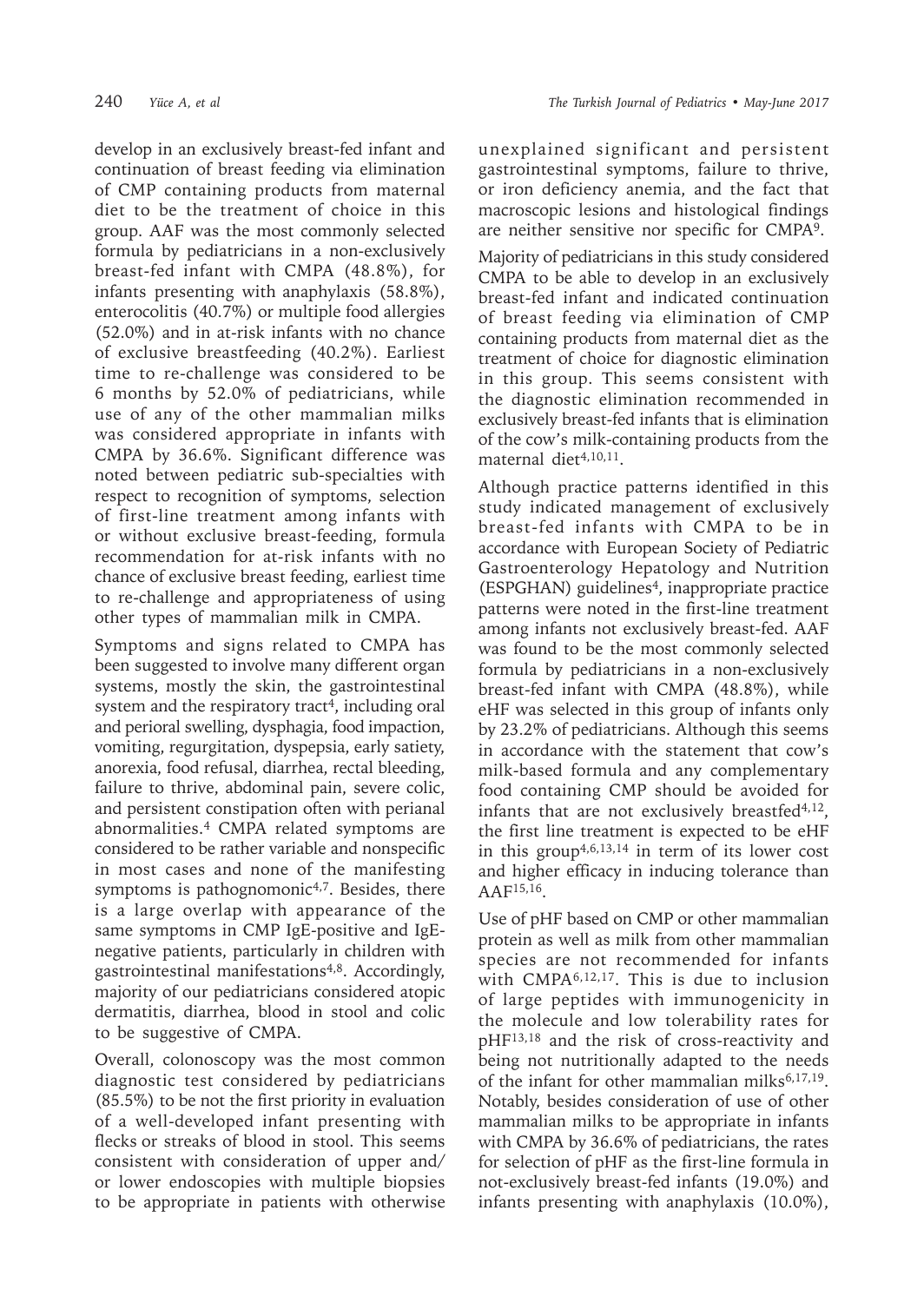enterocolitis (29.3%) or multiple food allergies (12.4%) were non-negligible in our study.

Nonetheless, our findings revealed that AAF was also the formula most commonly selected by pediatricians for infants presenting with anaphylaxis (58.8%), enterocolitis (40.7%) or multiple food allergies (52.0%). This seems in line agreement with reported indications of AAF including severe cases such as anaphylaxis, enteropathy, eosinophilic esophagitis and food protein induced enterocolitis along with cases of multiple system involvement, multiple food allergies and intolerance to eHF4,6,13,14.

While eHF and AAF remove allergenicity, in CMPA prevention the loss of immunogenicity also prevents the immune system from developing tolerance to milk proteins<sup>18</sup>. As a result, pHF is commonly used for prevention of allergy13 and when exclusive breastfeeding is impossible, all at-risk infants are recommended to receive a pHF for prevention of allergy until their risk has been assessed by a healthcare provider1,6,20.

Although efficacy of using both pHF and eHF were shown for the prevention of allergy in infants at high risk of allergy21-23, AAF is not recommended in prevention of CMPA.<sup>6</sup> In this regard, it should be noted that AAF was also the most commonly selected formula (40.2%) for at-risk infants with no chance of exclusive breastfeeding in our study, with selection of pHF in this group of infants only by 20.7% of pediatricians.

Hence, our findings emphasize that practice patterns in use of formula-based therapy of infants with CPMA in clinical practice in Turkey should be improved in terms of compatibility with therapeutic indications specified for each formula.

Conventional approach considers a re-challenge with cow's milk after maintaining a therapeutic diet for at least 4-6 months in case of IgEnegative infants with mild symptoms, while up to at least 12 months in case of high-IgE positivity or severe reactions, to avoid unnecessary prolongation of restrictive diet and the likelihood of improper growth $1,4$ . Accordingly, earliest time to re-challenge with cow's milk after maintaining a therapeutic diet was identified to be 6 months by half of pediatricians in this study, while consideration

of longer than 9-month intervals was more common among pediatric gastroenterologists.

Considering differences in practice patterns with respect to sub-specialty types, both gastroenterologists and allergists/immunologists seem to be more aware of clinical manifestations and spectrum of presenting symptoms of CMPA as compared with general pediatricians who tended to underestimate diagnostic value of anaphylaxis, angioedema, dysphagia, reflux and vomiting. Given the likelihood of these symptoms to mimic severe allergic reactions associated with primary atopy and functional gastrointestinal disorders<sup>10</sup>, our findings emphasize that differential diagnosis of CMPA should be more carefully considered by general pediatricians. Nonetheless, it should be noted that half of general pediatricians participated in this study were employed at secondary care hospitals and in practice for  $\leq$  5 years.

One-third of pediatric allergists/immunologists indicated AAF as the treatment of choice for exclusively breast-fed infants with CMPA, and considered colonoscopy as the first priority test in a well-developed infant presenting with flecks or streaks of blood in stool. Higher tendency to prescribe AAF among pediatric allergists/immunologists seems to be associated with higher likelihood of encountering cases with anaphylaxis than proctocolitis in their clinical practice. Nonetheless, their practice should be improved in terms of selection of diagnostic tests and treatments based on high index of suspicion, evidence-based indication and cost-effectivity.

Pediatric gastroenterologists seem to have more appropriate practice patterns in CMPA with respect to evidence-based therapeutic formula selection among non-exclusively breast-fed infants and at risk infants, avoidance of the mammalian type milks and optimal time to re-challenge.

These findings seem notable given that primary care practice is generally adapted to non-IgE mediated CMPA with consideration of complex dietary guidance for CMPA by referral centers when it is part of multiple food allergies or of an eosinophilic disorder2.

Certain limitations to this study should be considered. First, albeit the high response rate, due to relatively low sample, generalizing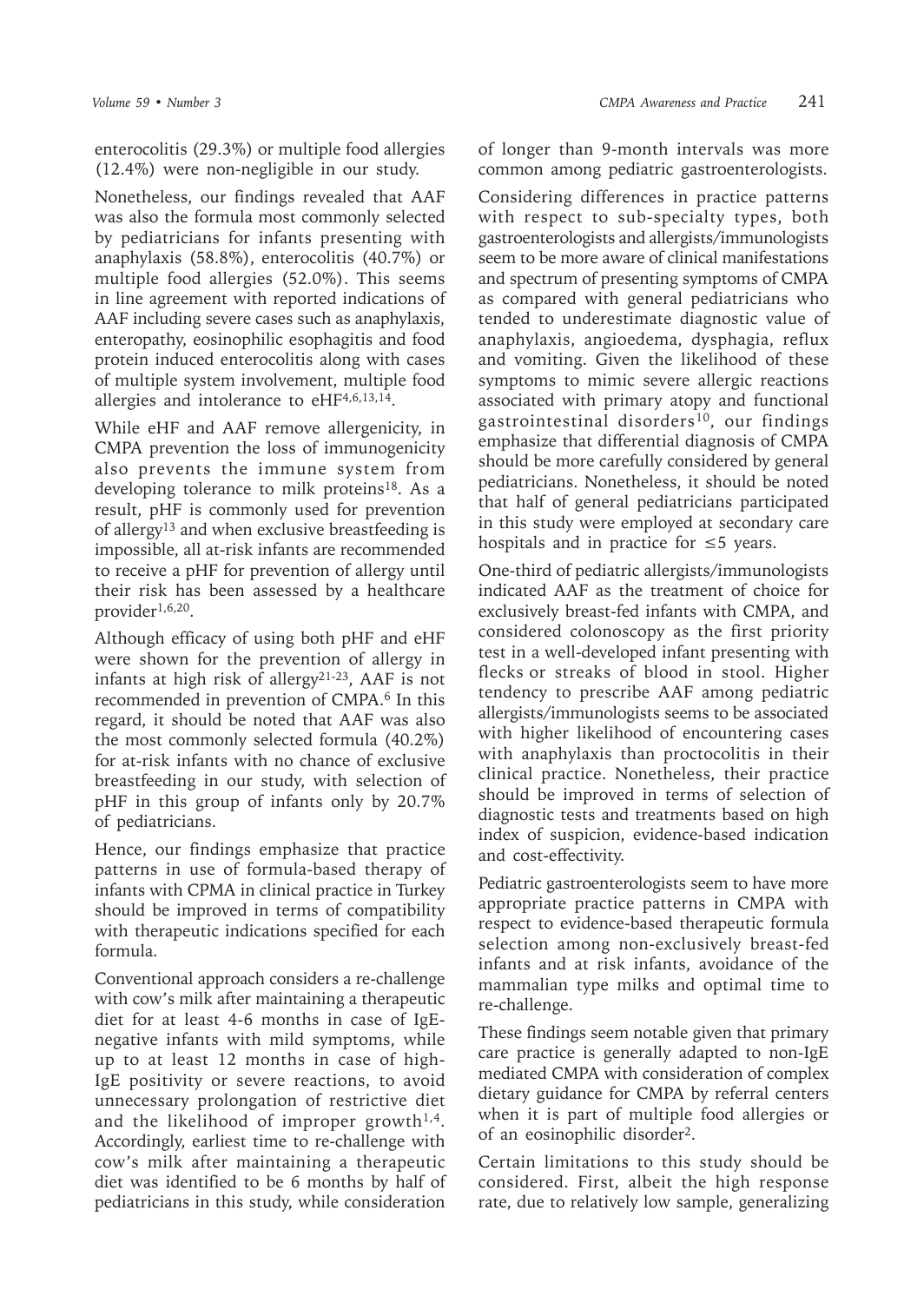our findings to entire population of Turkish pediatricians seems difficult. Secondly, relying on voluntary participation, likelihood of systematic differences between responders and non-responders, and thus that our findings are presumed to be biased by a lack of respondents seems another limitation. Nevertheless, despite these certain limitations, given the paucity of the solid information available on this subject, our findings represent a valuable contribution to the data available on CMPA awareness and practice among Turkish pediatricians.

In conclusion, our findings revealed overall high awareness of CMPA among Turkish pediatricians in terms of clinical presentation and first priority diagnostic tests of the disease and appropriate management of CMPA among exclusively breast-fed infants in accordance with guidelines. However, CMPA practice among Turkish pediatricians, non-gastroenterologists in particular, needs to be improved in terms of selection of therapeutic formulas among non-exclusively breast-fed infants and at-risk infants consistent with guideline-based on indications. Our findings emphasize the need for more comprehensive evaluation of clinical manifestations and differential diagnosis of the disease in the secondary care practice, and selection of more appropriate and cost-effective diagnostic and therapeutic modalities in the tertiary care practice. Obviously, development of national guidelines for the diagnosis, prevention and management of suspected CMPA in infants and children in Turkey is necessary to be able to standardize practice patterns in real-life clinical practice consonant with healthcare policies and product availability and affordability.

#### **Acknowledgments**

We thank Cagla Ayhan, MD and Prof. Sule Oktay, MD, PhD. from KAPPA Consultancy Training Research Ltd, Istanbul who provided editorial support and Mehmet Berktas, MD, MICR from KAPPA Consultancy Training Research Ltd, Istanbul who performed statistical analysis funded by Abbott Nutrition Turkey.

#### **REFERENCES**

1. Boyce JA, Assa'ad A, Burks AW, et al.; NIAID-Sponsored Expert Panel. Guidelines for the Diagnosis and Management of Food Allergy in the United States: Summary of the NIAID-Sponsored Expert Panel Report. J Allergy Clin Immunol 2010; 126: 1105-1118.

- 2. Dupont C. Diagnosis of cow's milk allergy in children: determining the gold standard? Expert Rev Clin Immunol 2014; 10: 257-267.
- 3. Fiocchi A, Brozek J, Schünemann H, et al. World Allergy Organization (WAO) Diagnosis and Rationale for Action against Cow's Milk Allergy (DRACMA) Guidelines. World Allergy Organ 2010; 3: 57-161.
- 4. Koletzko S, Niggemann B, Arato A, et al; European Society of Pediatric Gastroenterology, Hepatology, and Nutrition. Diagnostic approach and management of cow's-milk protein allergy in infants and children: ESPGHAN GI Committee practical guidelines. J Pediatr Gastroenterol Nutr 2012; 55: 221-229.
- 5. Eggesbo M, Botten G, Halvorsen R, Magnus P. The prevalence of CMA/CMPI in young children: the validity of parentally perceived reactions in a population-based study. Allergy 2001; 56: 393-402.
- 6. Vandenplas Y, Abuabat A, Al-Hammadi S, et al. Middle East Consensus Statement on the Prevention, Diagnosis, and Management of Cow's Milk Protein Allergy. Pediatr Gastroenterol Hepatol Nutr 2014; 17: 61-73.
- 7. Mazigh S, Yahiaoui S, Ben Rabeh R, Fetni I, Sammoud A. Diagnosis and management of cow's protein milk allergy in infant. Tunis Med 2015; 93: 205-211.
- 8. Shek LP, Bardina L, Castro R, Sampson HA, Beyer K. Humoral and cellular responses to cow milk proteins in patients with milk-induced IgE-mediated and non-IgE-mediated disorders. Allergy 2005; 60: 912-919.
- 9. Nielsen RG, Fenger C, Bindslev-Jensen C, Husby S. Eosinophilia in the upper gastrointestinal tract is not a characteristic feature in cow's milk sensitive gastro-oesophageal reflux disease. Measurement by two methodologies. J Clin Pathol 2006; 59: 89-94.
- 10. Brill H. Approach to milk protein allergy in infants Can Fam Physician 2008; 54: 1258-1264.
- 11. Kramer MS, Kakuma R. Maternal dietary antigen avoidance during pregnancy or lactation, or both, for preventing or treating atopic disease in the child. Cochrane Database Syst Rev 2006; 3: CD000133.
- 12. Host A, Koletzko B, Dreborg S, et al. Dietary products used in infants for treatment and prevention of food allergy. Joint statement of the European Society for Paediatric Allergology and Clinical Immunology (ESPACI) Committee on Hypoallergenic Formulae and the European Society for Paediatric Gastroenterology, Hepatology and Nutrition (ESPGHAN) Committee on Nutrition. Arch Dis Child 1999; 81: 80-84.
- 13. Vandenplas Y, De Greef E, Devreker T. Treatment of cow's milk protein allergy. Pediatr Gastroenterol Hepatol Nutr 2014; 17: 1-5.
- 14. Isolauri E, Sutas Y, Makinen-Kiljunen S, Oja SS, Isosomppi R, Turjanmaa K. Efficacy and safety of hydrolyzed cow milk and amino acid-derived formulae in infants with cow milk allergy. J Pediatr 1995; 127: 550-557.
- 15. Taylor RR, Sladkevicius E, Panca M, Lack G, Guest JF. Cost-effectiveness of using an extensively hydrolysed formula compared to an amino acid formula as firstline treatment for cow milk allergy in the UK. Pediatr Allergy Immunol 2012; 23: 240-249.